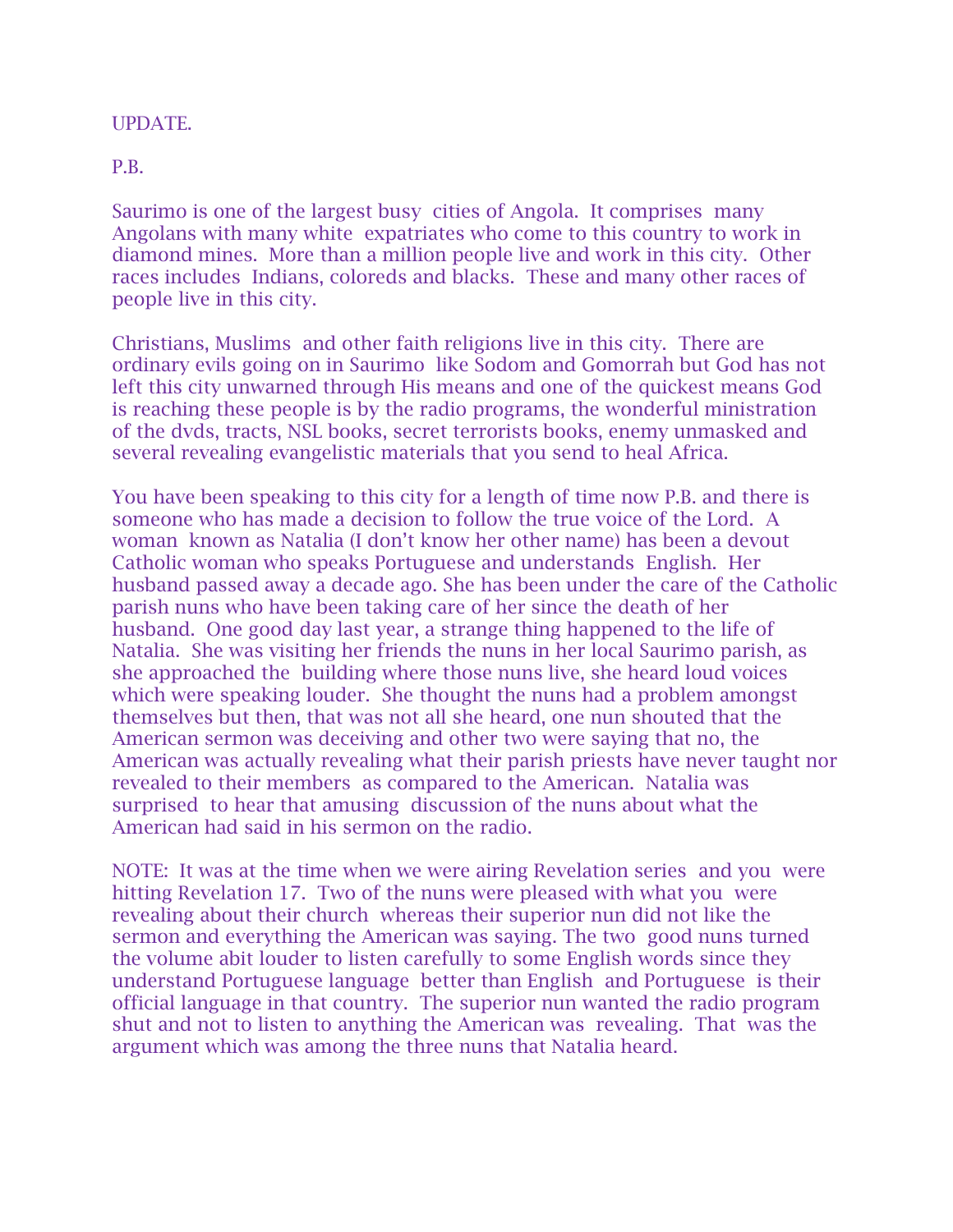Natalia (who is now 61) reached the door and knocked. The nuns inside thought that it was one of their priests who had heard their argument and wanted to know what was going on, the nuns quickly turned off the radio and opened the door. They were surprised to see that it was their elderly friend Natalia with her rosary around her neck. The two nuns welcomed her inside and had their usual discussions. But something was ringing in the mind of Natalia. When the time for her leaving came, the two nuns escorted her and she asked them about the argument she heard and wanted to know. Those two nuns explained to her how they have been listening to the sermons of the American because he was speaking about the things their church do not like to talk about and so they had the interest to learn more about the things the American volunteer was revealing about their church and especially the office of the priests and that of their holy father – the pope.

Natalia was surprised to hear that. She got the frequency with much anxiety and tuned to Kavu the other day in the morning. She was surprised to hear the review of chapter 17. P.B. that was the beginning of the new day in the life of this folk. She spent several months to study and listen to all the dvd sermons and making matters good, Kalutozhi (my call worker in Luena) travelled to Saurimo and God led that brother to meet Natalia and had a wonderful moment together breaking bread from the dvds, tracts and revealing NSL books. This woman praised God and because she loved her good two friends, she shipped a few dvds to those nuns who appreciated the dvds and watched them privately from Natalia's home during their free time.

After several months of studying, Natalia made a decision to keep the Sabbath. The Catholic priests later found out that Natalia had been giving the two nuns some dvds which were exposing the papacy, they excommunicated her and threatened her life with death. Natalia sensed danger and left Saurimo. She left for Bie town where she is now in hiding. Those two nuns have since not been seen nor known where they have gone to. It is feared that maybe they have been transferred to some other parish or something bad could have happened to them.

This extension work of T.T. is growing in Luena and steadily spreading to other parts of Angola. Catholics and other religions in that country are learning and listening to the last call of God through the means He has provided through T.T. Ministry and you P.B. I have made dvds ready to ship to Luena. Kalutozhi informed me that he will be in touch with Natalia and will take to her all the powerful series. We love to share the dvds P.B here. I love to see that dvds are going and speaking to the hearts of the adherents who God died for. May God therefore bless you abundantly and grant you His grace to live longer so that your wonderful ministration will cross Africa to other nations.

God bless your works P.B.